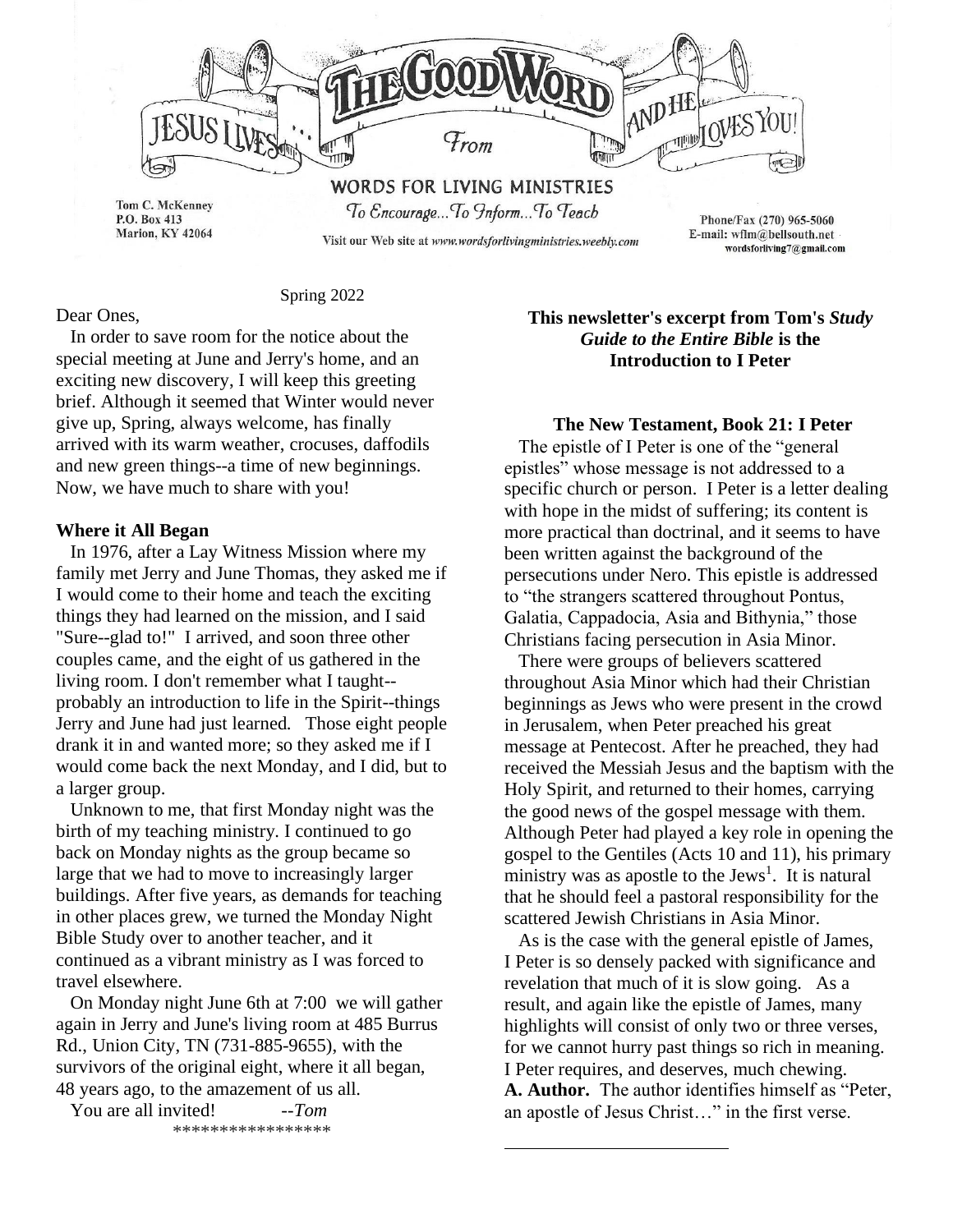Since the time of writing, there has been almost unanimous agreement concerning Peter's authorship of this epistle. No other book in the canon has stronger attestation of authenticity by the Church Fathers, including Papias (60-130 AD), friend of Polycarp (ca 70-ca 160 AD) and, like Polycarp, a disciple of the apostle  $John<sup>2</sup>$ .

**B. Place and Date.** The time of writing is generally considered to be ca 65 AD, while Paul was a prisoner for two years in Rome (his first, "house arrest," imprisonment)<sup>3</sup>. The writer shows acquaintance with early epistles, such as James, I Thessalonians, Romans, Colossians, Ephesians and Philippians. At the time of the writing of this epistle, John Mark and Silas (Silvanus) were with Peter; and Silas would carry the letter to the churches.

 The place of writing, however, is another matter indeed. Peter says that he is writing from "the church that is at Babylon." Commentators are divided over this; did he mean literal Babylon, or was it a symbolic reference to Rome and its ungodly rulers? This question may never be answered until the Lord returns to answer all questions. Literal Babylon still existed at the time, had a large Jewish population, and it was not very far from Israel<sup>4</sup>. Rome could be compared, symbolically to the earlier, oppressive Babylon; yet Paul, for his part, had written a letter to the church at Rome about ten years earlier, and called Rome by its actual name; and there is no mention, in Acts or in the epistles of Paul, of Peter's having been in Rome. I am inclined to believe that the place of writing was the city of Babylon; but no one knows, and we definitely will not settle the "Babylon" question here.

**C. Occasion.** With growing persecution of Christians in Asia Minor, Peter wished to warn the churches to expect suffering, and to prepare them to endure it victoriously. Suffering is mentioned 16 times in the book's five chapters. **\*\*\*\*\*\*\*\*\*\*\*\*\*\*\*\*\*\*\***

### **Something Fresh**

#### **Never Ignore a Hunch**

 Before I actually met the Lord at age 40 and learned to live in daily communication with Him, I lived by lessons that I had learned the hard way- from just living. One such rule that I followed was "Never ignore a hunch."

Since I now can listen for His voice, I know that such "hunches" are often promptings from God. Recently, in fine-tuning my Study Guide to Galatians, I received one--to stop and save everything to the D drive (my backup). I shrugged it off, and went on; but I thought about it and stopped. I went back, and when I tried to save it to D-Drive I discovered that, all the while, I was writing in some strange place! I quickly stopped and did a "save as" to My Documents (where I should have been working) and heaved a sigh of relief. Had I ignored God's prompting I could have lost all of my work on Galatians! So I urge you to "never ignore a hunch"--it could be God!

### **Paul the Man—A Discovery**

 Most of us have a mental picture of the apostle Paul. His enemies are said to have called him a cock sparrow. To use a phrase common in the South when I was growing up, I have thought of him as "small but wound up tight." On this subject, however, the Bible is **completely silent,** except for his name. Born Saul, Jesus renamed him Paul, which is a Latin name meaning "small."

 Recently in my studies I came across a gem--a physical description of Paul by Church Father Onesiphorus, who lived in the early-mid 2nd Century, and was contemporary with many who had known Paul. He described him as "a man of small stature, with a bald head and crooked [bowed] legs, in a good state of body [health and strength], with eyebrows meeting [one continuous eyebrow], and nose somewhat hooked, full of friendliness; for now [and at other times] he had the face of an angel."

 I have given all of this to Joe McCormick who is working on a drawing which I hope to show you in the Summer edition.

**\*\*\*\*\*\*\*\*\*\*\*\*\*\*\*\*\*\*\***

 $1$  Galatians 2:7-9.

<sup>2</sup> ANF, Vol 1, Fragments of Papias, VI, p 155.

<sup>&</sup>lt;sup>3</sup> This statement is based upon the generally accepted belief that Paul was imprisoned in Rome twice: first for two years of humane house arrest, released by Nero for approximately three years, and then re-arrested, imprisoned in the terrible Mamartine prison with Peter, after which they were both martyred.

<sup>4</sup> Josephus wrote of literal Babylon at about the same time, concerning a great slaughter of the Jews there. (Josephus, Antiquities, 18. 9. 1)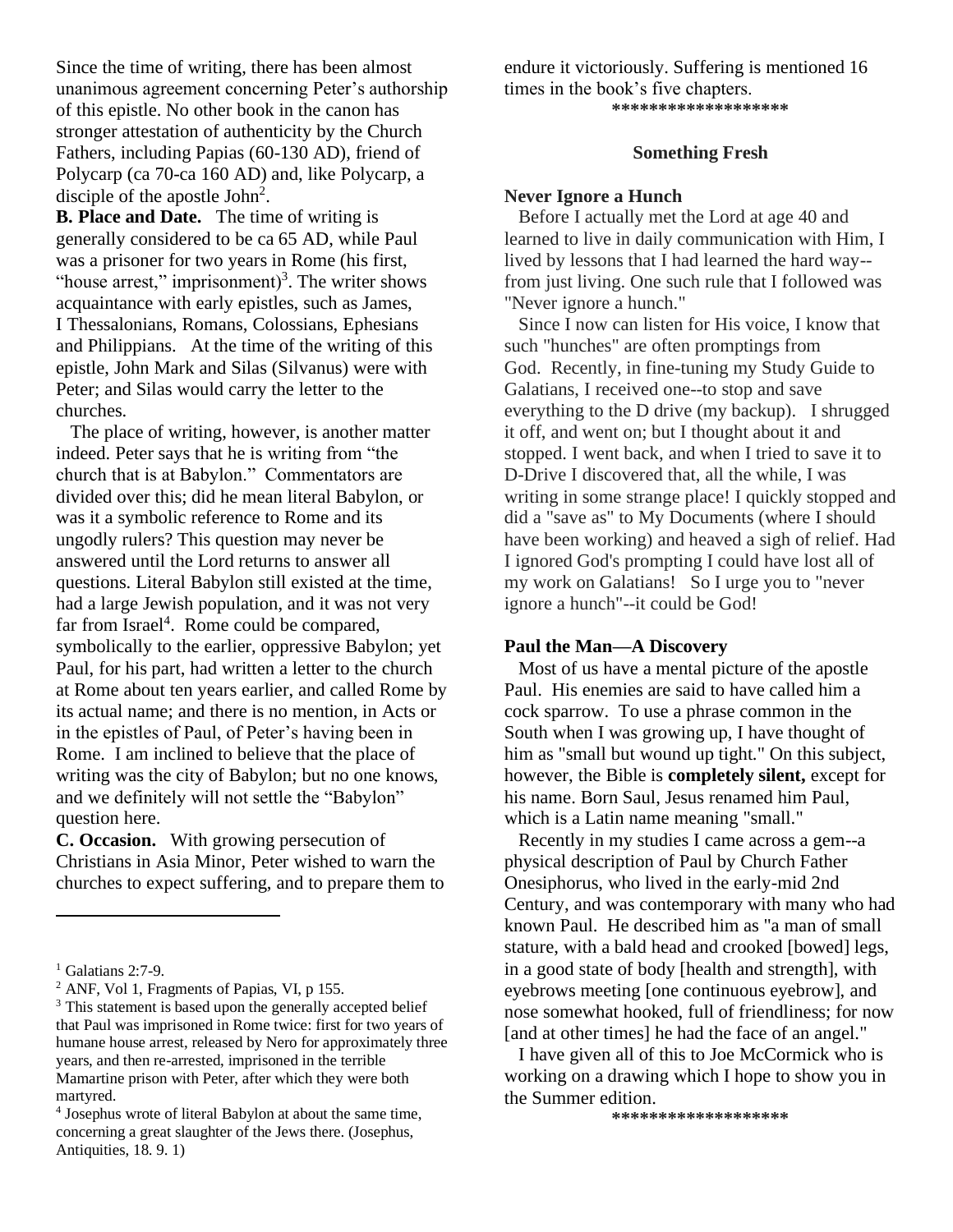# **Food for Thought—The Sermon on the Mount and the Sermon on the Plain**

 Strangely, many Christians seem to be comfortable in the epistles but shy away from the words of, well, Jesus Himself. This is an odd thing since He is our Lord and the Author and Finisher of our faith. People are especially inclined to turn away from or ignore (or pretend we forgot) what he said in His Sermon on the Mount and in Luke's Sermon on the Plain and other Lukan passages recording equivalent teachings (Luke 6, Luke 12, etc.). It is very likely that the ideas in these two sermons are ones which were—with some variation —shared throughout his ministry. They were likely spoken often—in the many different places where Jesus (or his disciples) taught. They showed what the Father's heart is like, they show what our priorities should be, and they show what sets Jesus apart and what sets His Kingdom apart. Why, then, do Christians, of all people, sometimes run away from these teachings?

 I think one reason for this is based on a very common misunderstanding regarding English expression. At one point in the midst of the Sermon on the Mount, Jesus tells us (perhaps even pleads with us) to "be perfect, even as your Father in Heaven is perfect" (Matthew 5:48). Here many people come to a screeching and panicked halt and often jump overboard. What they are thinking is something like, "I can't be as perfect as God! That's impossible! The Sermon on the Mount must be saying something different from what it appears to say!" And they then work hard to come up with the something else it must be saying or perhaps just stop reading it and try to stay away from it in future. Some think that the Sermon on the Mount's purpose is simply showing us how far from perfect we are and thus in need of Christ. It is true that it shows those things, but if we stopped there and said "case closed," we've missed much that Jesus wanted us to hear. Jesus is NOT saying "be as perfect as God is" (notice that to say "be as perfect as God is" would require using the word "as" twice, not once). He is saying "be perfect in the way that God is. (The word translated "perfect" here, by the way. also means "complete," so another way to put it is, "be complete in the manner in which God's goodness is complete." What manner of love or goodness is God demonstrating? That is made clear in the verses immediately preceding verse 48. God, Jesus tells us,

does many good things—like sending the sunshine and rain, which are both essential for life—to both the just and the unjust, to the thankful and unthankful. We are to behave in a manner that goes beyond the natural way of things. We are to be kind not only to nice people or not merely to those who will be kind in return. We are to be generous to people who have nothing to give us, to people who cannot repay us. We are called to try to follow in our Father's footsteps in this distinctive part of his character.

 A second reason, I think, why people want to run away from the Sermons on the Mount and Plain comes from a second set of misunderstandings. We hear Jesus telling us to do more than love our friends (every halfway decent person does that); He tells us to love our "enemies." He also says "resist not evil" and speaks of turning the other cheek. These things, in English, sound repellent, repugnant, and naive. If we suddenly stop and think of Jesus dying on the cross to make eternal life possible even for the people who put Him there, that helps. But, even so, one of our next thoughts is likely to be something like, "You mean, I'm supposed to be nice to Hitler?!" The short answer is "No, we are not supposed to be Hitler's buddy." (And, anyway, being good to Hitler would mean seeking what is good for him, which would include doing all in our power to stop him from committing atrocities.) But we are still asked to do something that is not in the normal way of things. Greek has enough words to handle this difficult topic, but English doesn't. The Greek word translated "evil" in "resist not evil" is *poneros,* and it means "things or people that are hurtful in effect but not in essential character." This "evil" is not all-caps EVIL (there is a different Greek word for all-caps EVIL, and it is *kakos*).

 So, when Jesus is telling us to love our enemies or resist not evil, he is not talking about child traffickers or demons. He is talking about people who are hurtful to us personally, people who are jerks to us, people who are our political opponents, people who show off around us, people who probably gossip about us. And he is not asking us to encourage them in their "jerk" behaviors. He is calling us not to respond to them in kind. He is calling us to not dump our trash in their yard; He is challenging us to maybe pick up the beer can someone else threw in the jerk's yard; He is calling us to greet them politely, to perhaps offer them a place to stay if a tornado took their house.